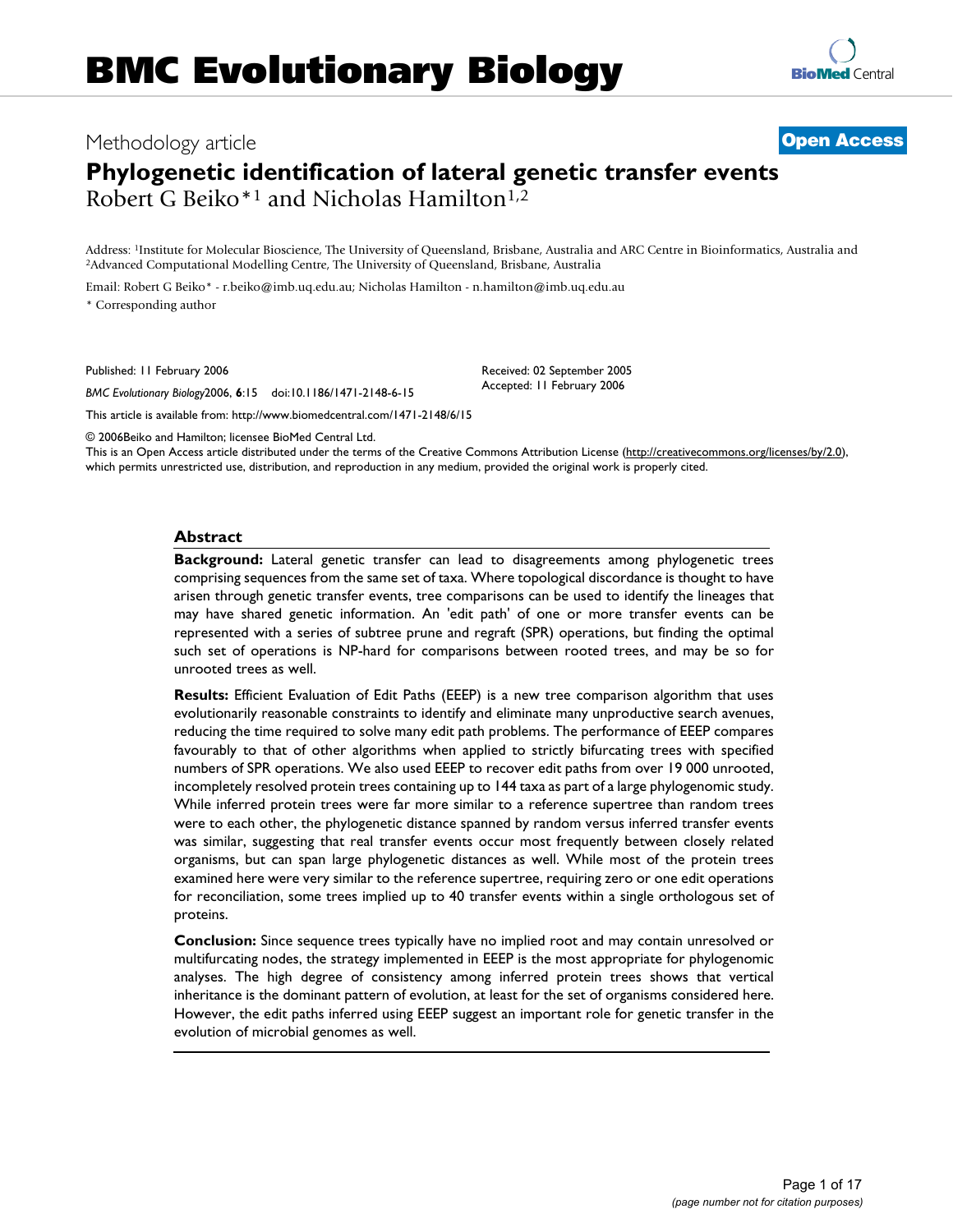## **Background**

An unexpected observation from the early genome sequencing era has been the extent to which different sets of putatively orthologous genes often yield strongly supported but incompatible tree topologies. Whether this disagreement is due primarily to violations of phylogenetic assumptions or to lateral genetic transfer (LGT) is still the subject of fierce debate [1-6]. Where one or more LGT events are suspected as a cause of topological differences between trees, it is often desirable to identify the lineages implicated, and if possible the direction of transfer (precisely identifying the *donor* and *recipient* taxa) as well. The correct identification of these events depends on the size and shape of the trees being compared, and the position of the LGT events within these trees. When taken in aggregate, the LGT events implied by many trees can reveal information about major pathways of gene sharing between closely and distantly related organisms [7-9].

Deduction of LGT events from phylogenetic trees is often based on the implicit or explicit idea of a *reference* tree that accurately describes the evolutionary relationships between the organisms under consideration [9-11]. In the absence of statistical bias, complications of paralogy, and LGT, all strongly supported gene or protein trees would agree with this reference topology. Even if the reference tree is simply an amalgam of many trees based on molecular sequence (e.g., a *supertree*), the implied 'organismal' history will be represented as a strictly bifurcating hierarchy with a defined point of origin in time (the last common ancestor or root). *Test* trees inferred from a single gene or protein, or even a concatenated set of such sequences, will have no obvious rooting unless uniform rates of evolution (a molecular clock) are assumed, in which case the tree can be midpoint rooted [12], or if the inferred gene tree is sufficiently similar to the reference tree such that the root of the latter can be confidently assigned to the former. Since a strict molecular clock assumption is frequently violated by empirical data [13,14], and the rooting of test trees may not be obvious in the face of LGT and biased evolution, comparisons between a rooted reference tree and one or more unrooted



## **Figure 1**

**SPR operation on a rooted phylogenetic tree**. The tree in panel (a) is subjected to an SPR operation, with participants and direction indicated with the dashed arrow. Edge  $E_4$  is the donor edge, which is split by acquisition of the recipient edge  $E_3$ . Since they are no longer split by  $E_3$ , edges  $E_0$  and  $E_2$  are consolidated into a single edge, which implies the same split of taxa as  $E_2$ . Splitting E<sub>4</sub> yields a new parent edge E<sub>(3+4)</sub>, and a child edge that implies the same split as E<sub>4</sub>. Finally, the bipartitions implied by every other edge up to the common ancestor of the donor and recipient edges (in this case, the root R) are modified by the swapping of subtree  $t$  from one partition to the other. Thus, in this case  $E_1$  now implies a different set of taxa and is renamed  $E_{(1+3)}$ . Edges that are not part of the donor/recipient pair or ancestral to these edges are not affected by the inferred transfer event.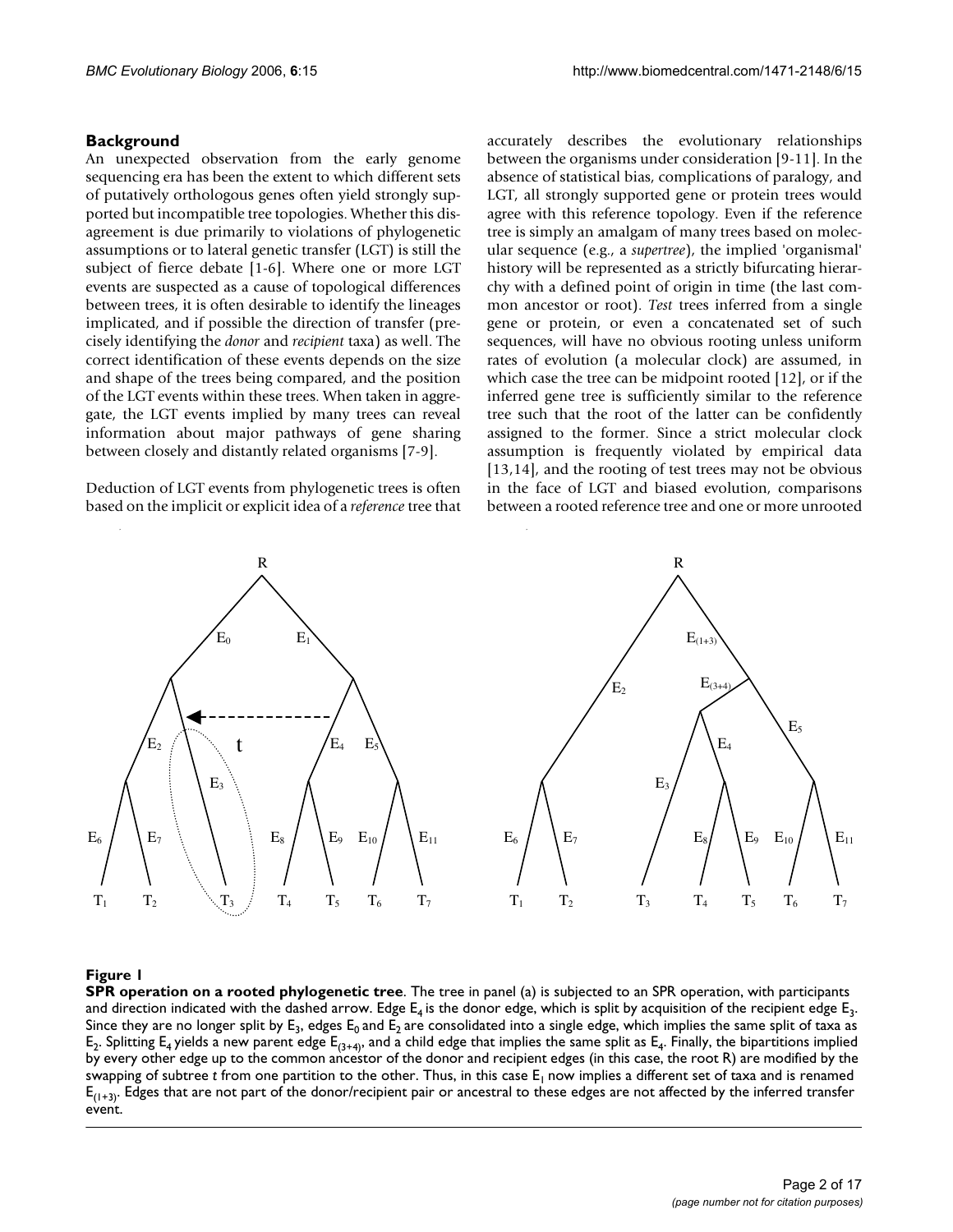'test' trees have the strongest evolutionary justification and are more general than comparisons between two rooted trees.

Another important component of tree comparisons is the ability to deal with multifurcating nodes in trees that are incompletely resolved. While most traditional phylogenetic methods produce completely resolved, strictly bifurcating trees as output, the statistical support (often, bootstrap proportion or Bayesian posterior probability) at some of these bifurcating nodes may be extremely weak. Thus, a disagreement between two trees that is based on a weakly supported topological feature may be of no interest, and it is often preferable to collapse the corresponding feature into a multifurcating node. Finally, in broad phylogenomic studies most sets of putatively orthologous genes or proteins will not cover the entire reference tree, so it may be necessary to 'project' the reference tree by removing the non-represented taxa before performing the comparison. However, if inferred LGT events are to be compared, it must be possible to evaluate them all in light of the complete reference tree.

While many tree comparison metrics exist [15-18], the subtree prune and regraft (SPR) distance [19-21] is most relevant to the inference of LGT events. A *subtree prune and regraft* operation on a binary tree T is performed by cutting any edge and thereby pruning subtree t, and then regrafting the subtree by the same cut edge to a new vertex obtained by dividing a pre-existing edge in T-t (Figure 1). Forced contraction is also applied to maintain the binary property [20]. In the context of an LGT event, the edge that is regrafted onto corresponds to the donor taxon, while the edge that is cut corresponds to the position of the recipient taxon. An *edit path* is any set of such SPR operations that can be applied to a reference tree to yield a topology that is congruent with the inferred protein tree. By extension, an *optimal edit path* is one of the (possibly many) edit paths that is minimal or most-parsimonious for a given reference and test tree, such that there exists no edit path solution requiring fewer edit operations. The length of the optimal edit path is the minimal *SPR distance* or *edit distance* between the two trees.

The computational complexity of calculating the SPR distance between unrooted binary trees is unknown. A proof of NP-hardness was given in Hein et al. [19], but was subsequently noted to be incorrect by Allen and Steel [20], who further showed that the related *tree bisection and reconnection* (TBR) distance problem is NP-hard but fixed parameter tractable (FPT) for unrooted binary trees. Bordewich et al. [21] showed that computing the SPR distance between rooted binary trees is also NP-hard. The problem that we are attempting to solve here is slightly different from the above in that we have a rooted binary

reference tree and an unrooted, possibly multificating, test tree. The bipartition measure we use to compare trees treats the reference tree as if it were unrooted and multifurcating when comparing it to the test tree. Thus the problem we are attempting to solve is the SPR distance between unrooted multifurcating trees. The complexity of this problem is open, but given the above results it is very likely to be NP-hard.

A variety of algorithms for calculating or approximating SPR and other distance measures between trees have been proposed in the literature. Hein et al. [19] gave an algorithm that claimed to approximate SPR distance between rooted phylogenetic trees to within a factor of 3. However, Allen and Steel [20] showed that it is actually the tree bisection and reconnection (TBR) distance that is being calculated, and in Rodrigues et al. [22] the approximation factor was shown to be 4. LatTrans [23] calculates the minimum number of SPR operations in the path between two rooted binary phylogenetic trees subject to certain direction of time constraints. They identify two ways in which the (augmented) reference tree and the test tree can disagree (I-fat and H-fat vertices), and give corresponding SPR operations to fix them (I-moves and H-moves). The algorithm is then to find an I-fat or H-fat vertex, fix it, and then recurse, checking that cycles (time violations) are not introduced. The case where there may be multiple copies of a gene in a given species is also considered. The algorithm has been used to identify up to 20 transfers in 300 leaves [24], but in 1% of trials, the algorithm did not find a valid scenario with the real number of transfers.

The HorizStory algorithm [25] approximates the SPR distance between rooted and possibly multifurcating phylogenetic trees. The algorithm works by first eliminating rooted subtrees in the gene and reference trees that are in complete agreement, i.e. are identical. SPR moves are then recursively proposed on the remaining trees until they are brought into agreement. A unique feature of the algorithm is that is can propose *phantom sister* taxa, which are not represented in the reference tree because of incomplete taxon sampling, but donate genes to taxa that are represented in the analysis. While this is a realistic innovation that was not implemented in previous algorithms, a given set of lateral transfers involving no phantom sisters can often be "explained" by a smaller set of transfers involving phantom sisters, in which case the algorithm will not find this larger set.

We have developed a new program EEEP (Efficient Evaluation of Edit Paths) for the inference of edit paths which imposes evolutionarily reasonable constraints on the search space of edits to reduce the overall computational burden while retaining the ability to produce accurate solution sets. An important feature of EEEP is the ability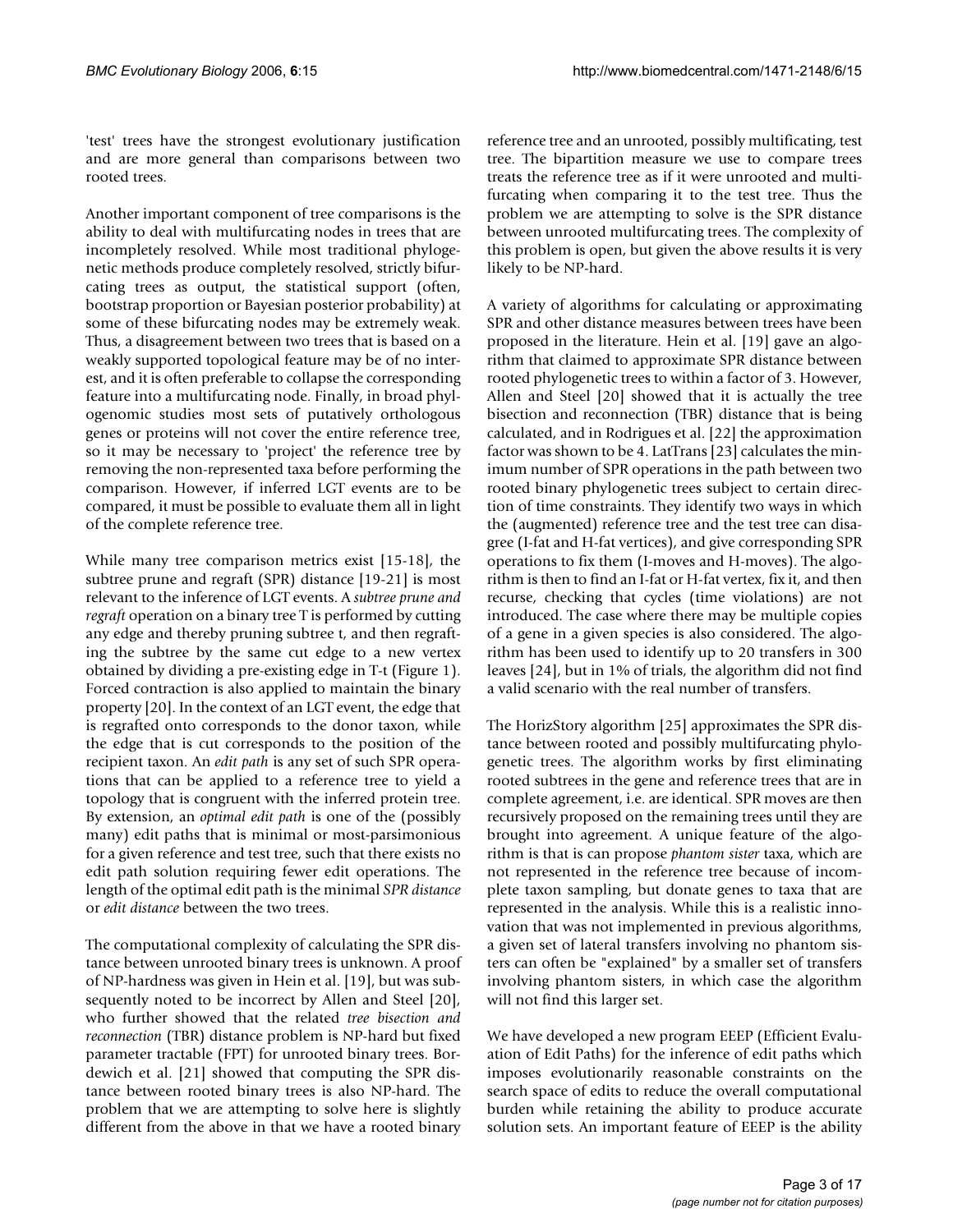

**Phylogenetic tree reconciliations proposed by LatTrans, HorizStory, and EEEP**. Different sets of edit operations, indicated by arrows marked A through E, are proposed to reconcile the reference tree (a) with either a rooted (b) or an unrooted (c) test tree. As described in the main text, LatTrans proposes edits A and B, while HorizStory proposes these two as well as the phantom sister edit C. EEEP with time constraints will propose edits A, B, D, and E, while removing the time constraint allows donation of genetic material from ancestor to descendant, which is analogous to edit C.

to partition the reference tree into *regions of discordance*, which are reconciled internally with no LGT events permitted between regions. We also introduce the idea of tree distance *ratchets*, where proposed SPR operations on a reference tree are only accepted if the resulting tree is more similar to the test tree (under a *strict* ratchet), or at least as similar (under a *permissive* ratchet). The partitioning of the reference tree and the use of tree distance ratchets do not always yield a complete solution set, but can reduce the running time of the algorithm by several orders of magnitude. The EEEP algorithm has been developed to address some of the problems outlined above, by considering unrooted, possibly multifurcating test trees while imposing time constraints on edit operations that are implied by a rooted reference tree. A precursor to EEEP was used to

extract edit paths from a set of 144 prokaryotic genomes [9], with frequently observed edits assigned to 'highways' of LGT between organisms. This precursor version lacked many features that are implemented in the present release, including the permissive ratchets described below, and the ability to remove time constraints on edit operations, which is now a core component of the ratchets. In the analysis presented here, we use random trees to compare the performance of EEEP to that of two other recent LGT detection algorithms, and use EEEP to recover edit paths for the large set of protein trees described in Beiko et al. [9]. We compare the edit distances inferred from this data set with similar distances derived from random trees to assess the extent to which vertical or horizontal signal dominates in the protein trees. Finally, examination of the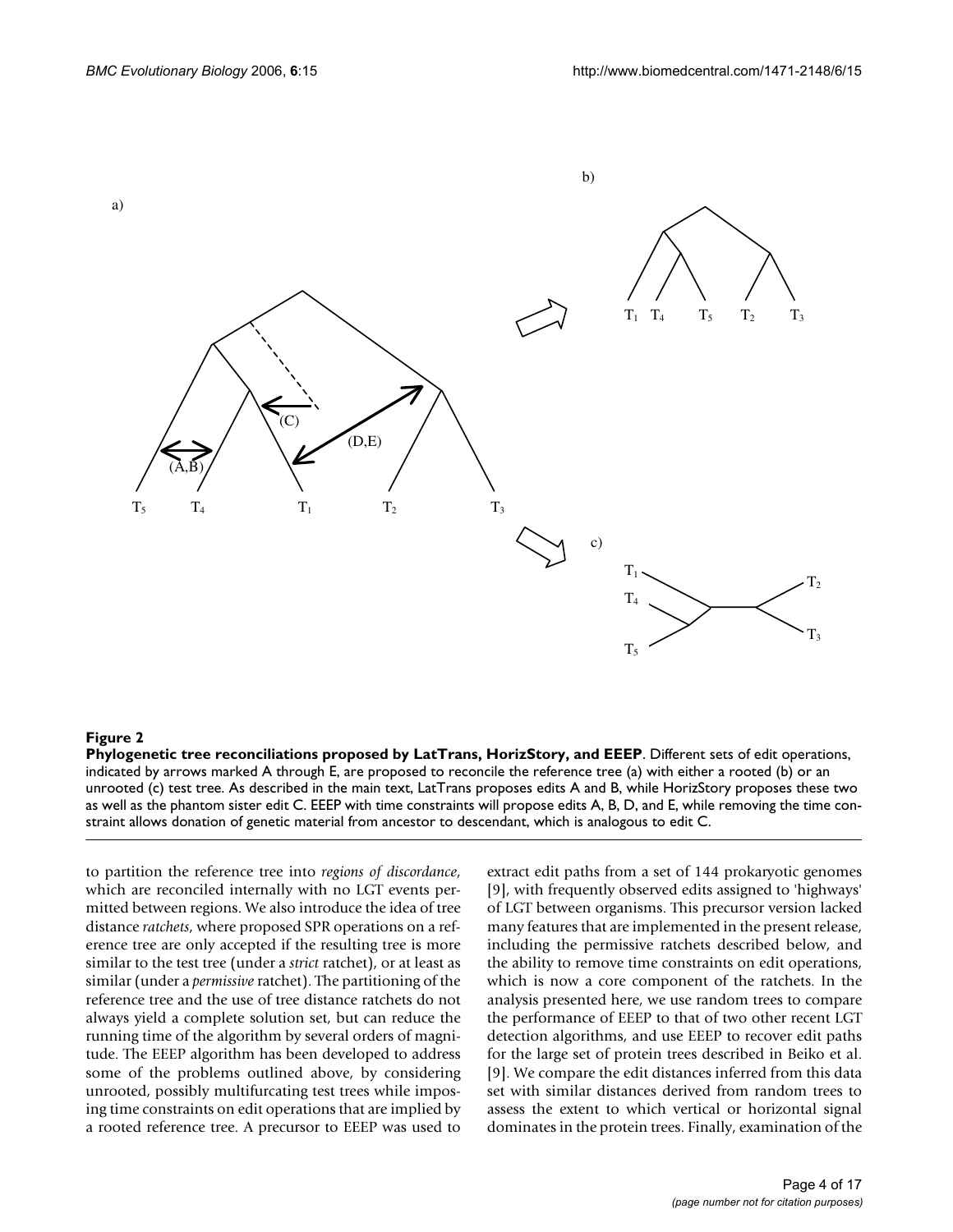

**Effect of a misplaced root on inferred edit paths**. Trees (a) and (b) are identical if the rooting of one or the other is ignored, as would be the case in EEEP, and no edit path reconciliation is necessary. However, LatTrans and HorizStory, which both require a rooted test tree, would be adversely affected by misplacement of the root, since four edits are required to reconcile trees (a) and (b) if the rooting is preserved.

distribution of phylogenetic distances spanned by inferred LGT events is used to determine whether most or all inferred events occur between closely related taxa (as theory would suggest) or if long-distance transfers are also implied.

# **Results and Discussion** *Benchmarking of EEEP*

The performance of EEEP was evaluated with both simulated and empirical data. Random rooted and unrooted trees were generated and the performance (time taken and number of edit paths returned) of EEEP was compared to that of LatTrans and HorizStory for strictly bifurcating trees.

The following example, illustrated in Figure 2, shows the differences between the approaches of EEEP, HorizStory and LatTrans, as applied to a reference tree (Figure 2a) and corresponding rooted (Figure 2b) or unrooted (Figure 2c) test trees. The differences between the trees may be resolved by a single lateral transfer in a number of ways, which are indicated with arrows in the figure. LatTrans proposes transfer scenarios A and B: the parent edge of leaf 4 donates to the parent edge of leaf 5, or vice versa. HorizStory proposes three transfer scenarios, the first two (A and B) as for LatTrans, and the third (scenario C) being a phantom sister transfer. The phantom sister edge joins the reference tree between the root and the pendant subtree covering taxa 1, 4, and 5, and this edge donates to the parent edge of leaf 1. The effect is to cut the parent edge of leaf 1 and reattach it above leaves 4 and 5. Without the phantom sister interpretation this would represent a donation to descendant time violation. For EEEP with time constraints, four solutions are found: A and B as in LatTrans and HorizStory, and two further scenarios (D and E) where the edge joining the root of the reference tree to the pendant covering taxa 2 and 3 donates to the parent edge of 1, and vice versa. LatTrans and HorizStory do not propose these solutions, since scenarios D and E lead to a reference tree with a misplaced root. A non-time constrained EEEP search finds a further solution which corresponds to scenario C, the phantom sister solution found by HorizStory.

Another difference between the algorithms is the requirement that the test tree be rooted. An example of the effect of root placement on path recovery is shown in Figure 3. The reference (Figure 3a) and test (Figure 3b) trees differ only in the positioning of the root, so EEEP, which does not consider the rooting of the test tree, would not need to produce an edit path at all. Conversely, LatTrans and HorizStory would need to infer four sequential transfers to reconcile the first tree with the second, since taxa  $T_2$ through  $T_5$  would all need to be transferred to the other side of the root (the side containing taxon  $T_6$ ), one at a time.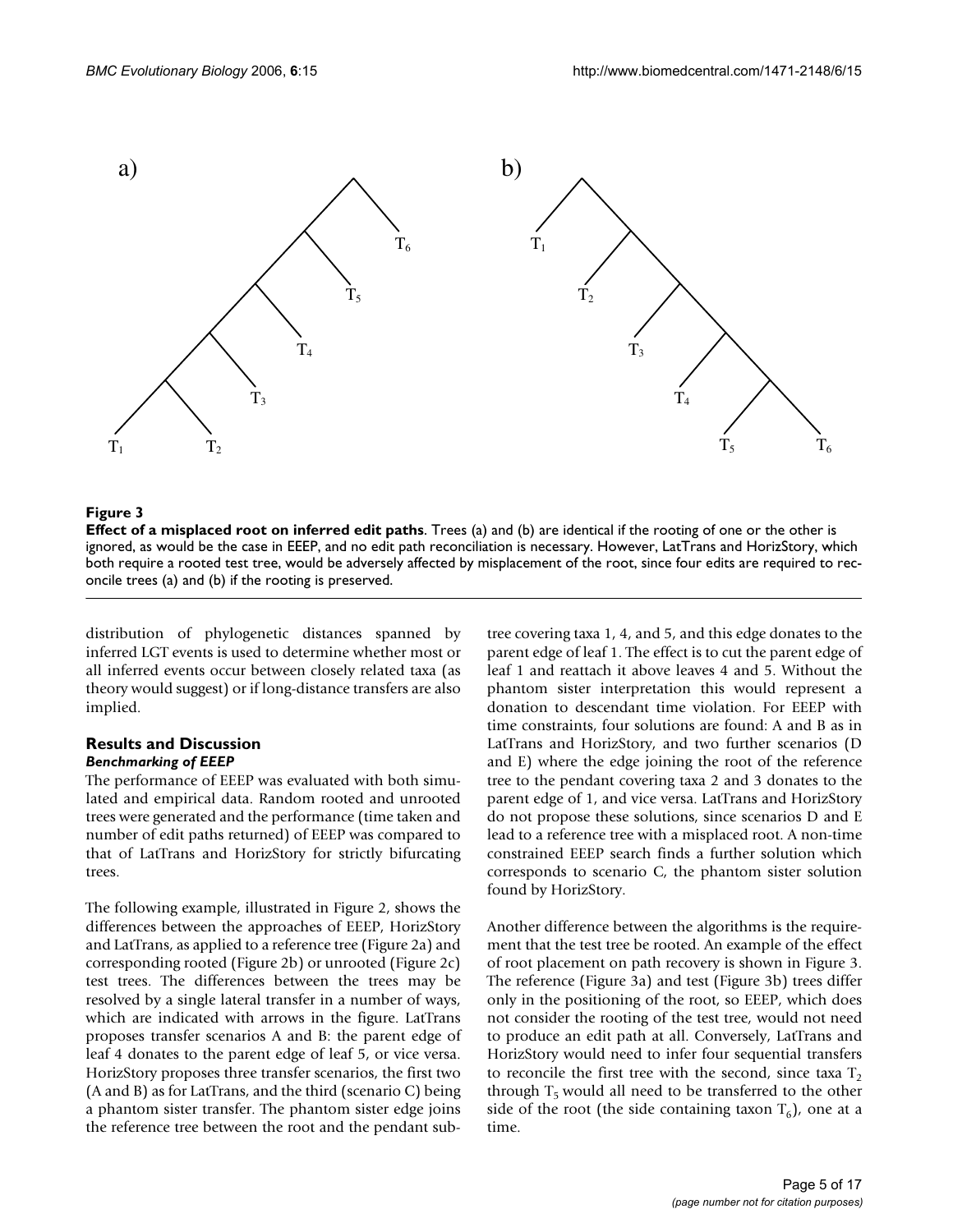| # Leaf (# transfers)   | LatTrans | <b>HorizStory</b> | <b>EEEP</b> |  |
|------------------------|----------|-------------------|-------------|--|
| 5(1,2)                 | 100      | 100               | 100         |  |
| 10(1, 2, 3, 4)         | 100      | 100               | 100         |  |
| 15(1,2,4,6)            | 100      | 100               | 95          |  |
| 20(1,2,4,6)            | 100      | 92.5              | 90          |  |
| 30(1,2,4,6)            | 100      | 80                | 92.5        |  |
| 50 $(1,2,4,6)$         | 100      | 60                | 85          |  |
| 75 (1,2,4,6)           | 100      | 50                | 87.5        |  |
| 100(1, 2, 4, 6, 8, 10) | 96.7     | 33.3              | 70          |  |

**Table 1: Benchmarking LatTrans, HorizStory and EEEP. Entries show the percentage of cases for which a solution was found, given the constraints of 4 gigabytes of RAM and five hours of running time. Ten reference tree – test tree pairs were generated for each leaf number – transfer number pair, giving 320 tests in all.**

Random rooted binary phylogenetic trees were generated for n taxa as follows. A bipartition on the integers from 1 to n was created by randomly cutting the list into two nonempty parts. This bipartition then represents the edges adjacent to the root node of the tree being constructed. Each of the two induced partitions was then randomly split into two lists to create a further bipartitioning of these sets. New bipartitions were then created recursively by cutting elements of previously created bipartitions into two sets until the bipartitions only consisted of singleton elements. Thus the tree was created by starting at the root and creating bipartitions (edges) until the leaf nodes were reached.

Sets of transfers were then applied to the rooted binary phylogenetic trees by choosing random donor and recipient edges to generate test trees. No attempt was made to avoid time violations in generating these random edits. In the case of EEEP the test trees were then unrooted. The leaf and transfer combinations that were tested are shown in Table 1: for each of these combinations, 10 reference and test trees were generated, giving in total 320 reference and test tree pairs tested. The programs were benchmarked on a cluster of 2.0 GHz AMD Opteron computers running Linux. Each process was limited to completing within 5 hours and using at most 3.9 GB of RAM.

Comparisons of the performance of EEEP, HorizStory and LatTrans on recovering edit paths for varying numbers of leaves and transfers in randomly generated trees are shown in Table 1. For HorizStory the cases for which a solution was not found were all due to reaching the time limit of 5 hours. The maximum RAM used by HorizStory was 432 MB. For EEEP, the limiting factor was RAM, with no search taking more than 3 hours. LatTrans never exceeded the RAM or time limits, and the small number of cases where no solution was found were likely due to limits in the heuristics of the algorithm. Overall, LatTrans found a solution in 99.4% of cases, HorizStory in 72.8% and EEEP in 88.1%. LatTrans performed remarkably well on every tree size, failing only in a small minority of cases

on the set of 100-taxon trees. HorizStory recovered an edit path from every tree of size 5, 10, and 15, but many of the edit paths in larger trees could not be recovered in less than five hours.

The success of several different types of EEEP run, as well as HorizStory and LatTrans, in recovering edit paths from trees of various sizes is shown in Figure 4. EEEP runs performed without ratchets failed to recover edit paths from many trees of size 15 or greater, with the worst performance obtained from runs that did not partition trees into regions of discordance (see Methods) and those that did not make use of time constraints. While the performance of EEEP dropped with increasing tree size, the use of ratchets substantially improved the recovery of edit paths, with the permissive test tree ratchet yielding a modest improvement over the standard EEEP run, and the strict ratchet recovering paths from > 80% of all trees containing 75 or fewer taxa, and 66% of all trees with 100 taxa. We assessed the ability of each of the four types of ratchet to recover the correct edit distance as determined by the unratcheted runs. For tree comparisons in which the unratcheted run returned a solution, each type of ratchet was able to recover the correct edit distance from >90% of all data sets, with both permissive ratchets yielding better accuracy (97.1% for both reference and test tree distances) than the strict reference tree (93.8%) and test tree (94.1%) ratchets. Thus, the ratchets provide a considerable increase in speed, with a small sacrifice of accuracy.

## *Phylogenomic analysis of 144 prokaryotic taxa*

EEEP was also used to infer pathways of LGT by comparing a set of 22 432 protein test trees derived from the microbial data set described in Beiko et al. [9], to a reference supertree constructed using the MRP algorithm [26] and rooted to follow the (by no means universally accepted) paradigm of Bacteria and Archaea as separate, monophyletic domains [27-29]. These trees were inferred from aligned, putatively orthologous sequences using version 3.04 beta of the MrBayes program [30], which samples from a likelihood distribution of trees and generates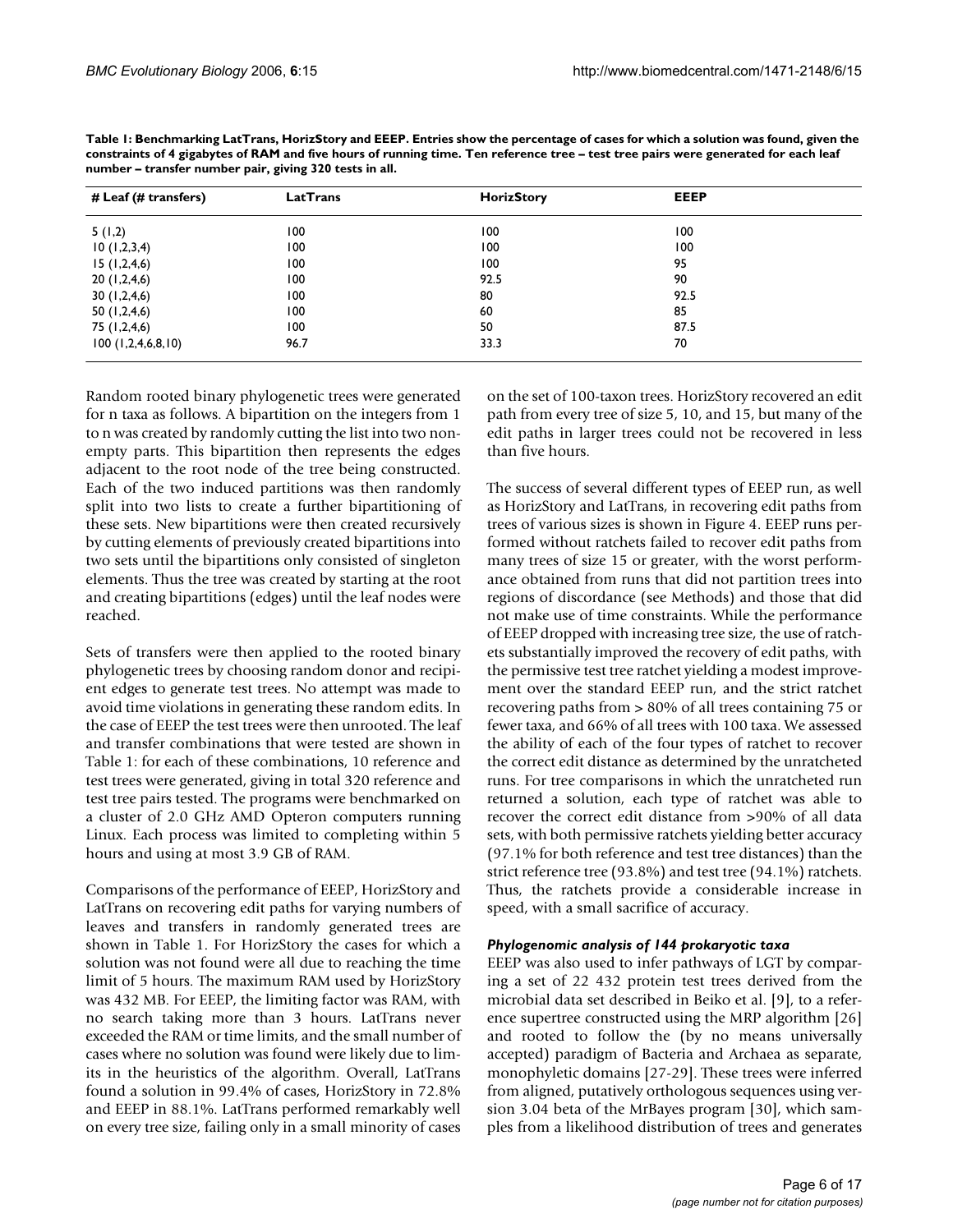

**Successful recovery of edit paths by LatTrans, HorizStory, and EEEP**. The percentage of edit paths recovered from random trees of several different sizes are shown for LatTrans (filled circles) and HorizStory (filled diamonds), and for several different types of EEEP run ('standard' run with time constraints, partitioning and no ratchet – filled triangles; strict test tree ratchet – filled squares; permissive test tree ratchet – open squares; time unconstrained runs – open triangles with long dashed line; unpartitioned runs – open triangles with short dashed line). Open triangles connected by a solid line indicate the percentage of cases where at least one EEEP run was able to recover an edit path. Reference tree ratchets are not shown because the difference in edit path recovery between reference tree and test tree ratchets was never greater than 5%. The runs summarized in this figure were all limited to a maximum of 4 gigabytes of RAM and 5 hours of running time (see manuscript for details).

a posterior probability estimate for each possible bipartitioning of taxa. We considered only those bipartitions with a posterior probability (PP) of 0.95 or greater, which immediately eliminated 2740 data sets from consideration, since the inferred trees for these sets had no bipartitions with support above this threshold. While some of the differences between the protein trees and reference supertree are likely due to violations of phylogenetic assumptions or failure of ortholog mapping and sequence alignment, an extensive set of statistical tests and parsimony analysis of insert/delete states were used in Beiko et al. [9] to show that discordant trees were not simply a consequence of inadequate methods or biased sequenced evolution.

The 19 672 trees with at least one bipartition supported at  $PP = 0.95$  were submitted individually to EEEP, with five different types of ratchet constraints applied in separate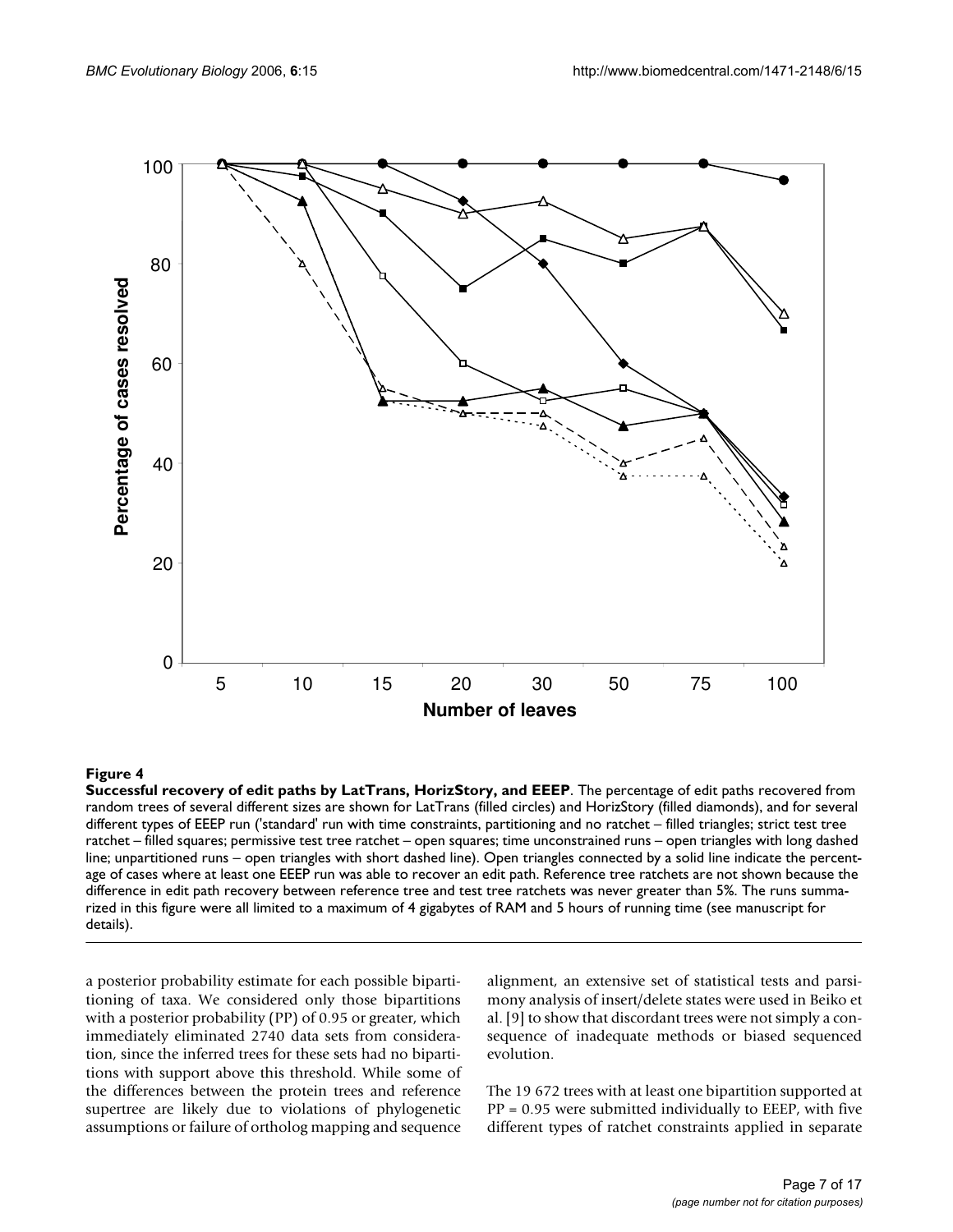

**Size range of phylogenetic trees**

## **Figure 5**

**Recovery of edit paths from inferred protein trees, grouped by size**. Five different EEEP settings were used to recover edit paths from 19 672 inferred protein trees with at least one resolved bipartition, via comparison with the inferred MRP supertree. Five types of bar, ordered from left to right, represent 'standard' EEEP runs with no ratchet, a permissive test tree ratchet, a strict test tree ratchet, a permissive reference tree ratchet, and a strict reference tree ratchet. The final, checkered bar for each category represents the total number of cases where at least one type of EEEP run recovered an edit path solution. The total number of protein trees in each size class (*e.g*., 11–20) is indicated by horizontal lines with a centered open diamond.

runs: a) no constraint; b) a permissive test tree distance ratchet; c) a strict test tree distance ratchet; d) a permissive reference tree distance ratchet; and e) a strict reference tree distance ratchet. These runs were constrained to run within 4 GB of RAM, and the success rate of each method in recovering a solution was assessed. The edit distance and path properties of inferred protein trees were compared with similar properties of randomly generated trees. In the majority of cases, EEEP runs of even the largest data sets completed in less than 30 minutes, either successfully returning a set of edit paths, or reaching the imposed memory limit and terminating.

Figure 5 shows the success rate of five different types of EEEP run, with varying levels of constraint on the acceptance of edit operations. Only the permissive reference tree ratchet did not recover most-parsimonious edit paths for every protein tree of size 4–10, failing to return a solution for 12 out of 796 ten-taxon protein trees. In every other pooled set, the strict ratchets returned solutions for the largest percentage of protein trees, while the unconstrained runs were least successful in recovering edit paths. There is a tendency toward the recovery of fewer edit solutions from larger data sets, but the recovery rate from protein trees of size 101–144 (33%–65%) was actually better than for protein trees of size 51–100 (28%– 51%). An edit path was recovered by at least one method in 19 544 of 19 672 cases. As mentioned above, memory consumption, rather than computational time, was the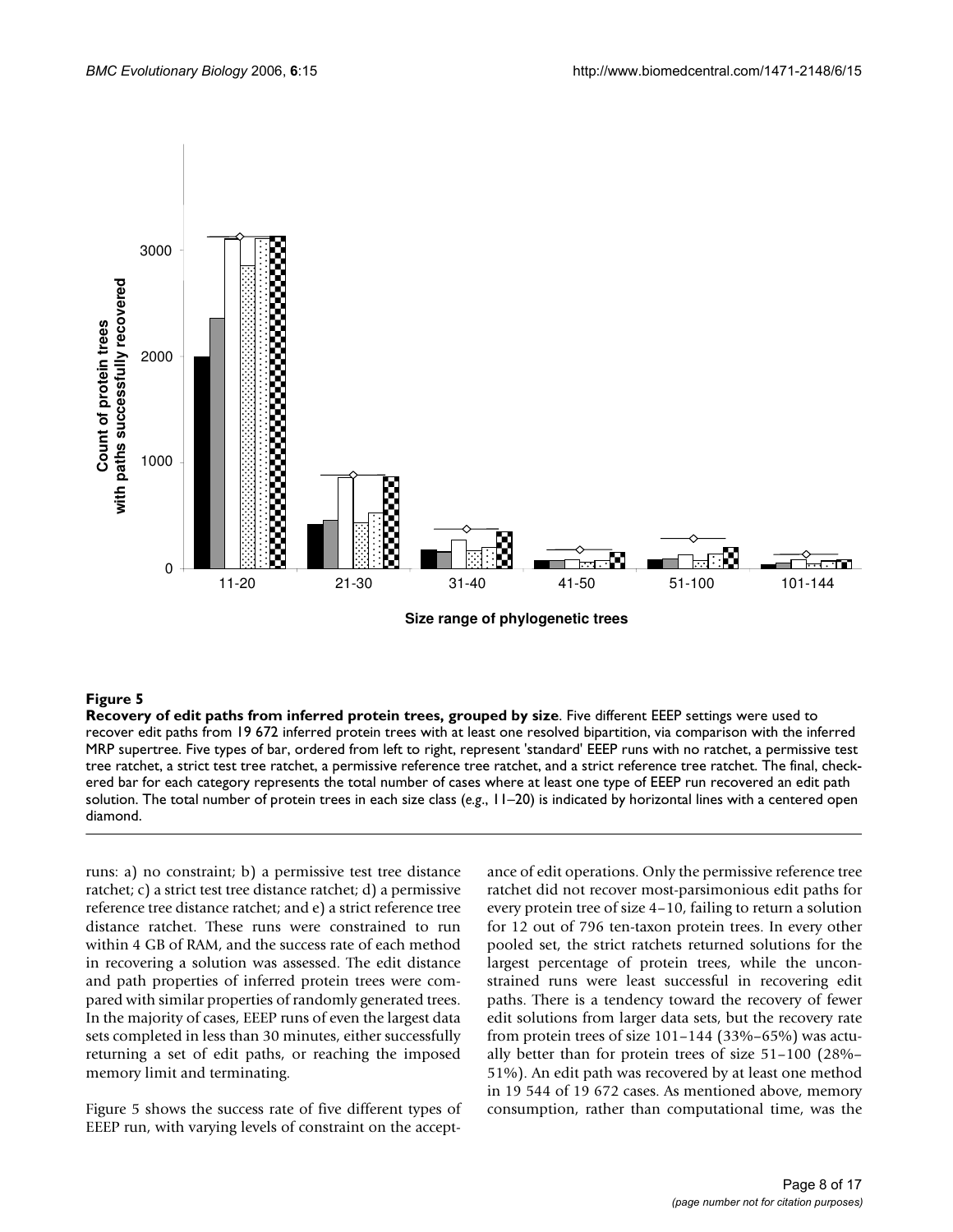

# Theoretical maximum, and observed mean **Figure 6** edit path length for random and inferred protein trees of different sizes

**Theoretical maximum, and observed mean edit path length for random and inferred protein trees of different sizes**. Filled circles show the maximum possible most-parsimonious edit path length for trees with *n* taxa (= *n* - 3). Filled diamonds indicate the mean edit distance recovered from comparisons between random pairs of trees with up to 15 taxa, with each tree size replicated 500 times. Open diamonds show the mean edit distance recovered for protein trees of size 4 to 100, with the linear best-fit relationship for the points in this range shown ( $y = 0.080x + 0.108$ ,  $R^2 = 0.656$ ).

reason for non-recovery of solutions from the other 128 protein trees.

The number of inferred LGT events within a given set of trees expresses the extent to which horizontal acquisition of genes has influenced genome evolution in the represented taxa. Simulations of random LGT events via multiple SPR permutations can be used to distinguish empirical trees from random trees, since the former should only approximate the latter when LGT is rampant and sufficiently random [31]. Thus, if random LGT events dominate a given dataset, then the SPR distance between any inferred tree and the reference tree should be similar to the average distance between pairs of random trees. If vertical inheritance (or some other cohesive signal) dominates in a set of inferred trees, then the number of edit paths observed should be smaller. To assess the significance of the average similarity between reference and test trees, we should know the distribution of edit distances between pairs of random trees. The average distance between a pair of trees is not known, though Song [32] presents a formula for the number of trees that are separated from a given tree by a single SPR operation. We must therefore resort to building an empirical distribution from random pairs of trees. Another problem is the bias toward nonrecovery of edit paths from larger trees will yield underestimates of mean edit distance for these sets. Consequently, we performed comparisons between many pairs of random trees to generate a background distribution of edit distances between trees, and concentrated on trees with 15 or fewer taxa, in a range where EEEP was able to recover edit path solutions for every protein tree tested above. Figure 6 shows the mean edit path length recovered for each size class of protein trees, compared to the maximum pos-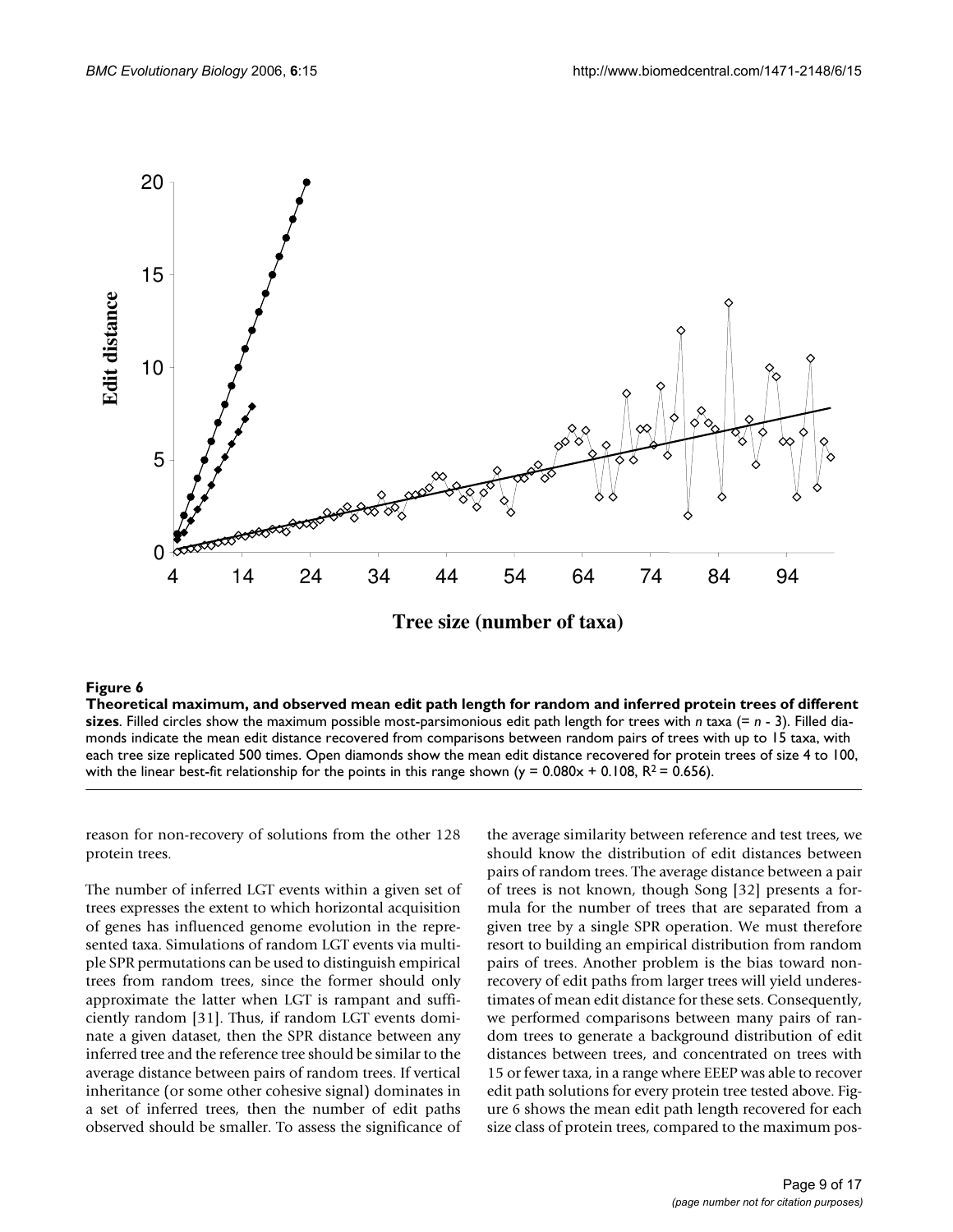

# **Figure 7** Mean normalized reference for inferred protein trees and random trees with different numbers of taxa and edits

**Mean normalized reference tree distance for inferred protein trees and random trees with different numbers of taxa and edits**. Each pair of vertical bars indicates the mean ± standard deviation of the mean normalized reference tree distance (defined in the text) for 10 pairs of random trees (gray bars) and for >5 protein tree/MRP supertree pairs (white bars). Pairs of numbers on the x-axis indicate combinations of tree size – number of inferred edits.

sible edit path length  $(= n - 3)$  and the mean edit path length recovered from comparisons between 500 pairs of random trees. For comparisons between random trees, each unit increase in taxon size yields an increase of 0.675 in average edit distance ( $R^2$  = 0.998). When protein trees of size 4 to 15 are considered, each unit increase yields an increase of only 0.087 in average edit distance  $(R^2 =$ 0.968). Extending the model to include protein trees of sizes 16 to 100 yields a similar slope (0.080), with a reduced linear fit coefficient of 0.656 due to instability in mean estimates for larger protein tree sizes. Since the slope of this relationship between inferred protein trees is approximately 1/8 of the equivalent relationship between random trees, it is clear that there is a strong cohesive, likely vertical, signal in the protein trees.

Tree edits induced by an SPR operation can implicate lineages that are separated by any number of internal branches. This concept of 'short' versus 'long' edits is captured in measures such as the nearest-neighbor interchange (NNI) distance [33-35], but must be assessed

indirectly in the case of SPR operations. The count or total length of internal branches separating the donor and recipient lineages can be used to assess the 'length' of an edit operation [36]. For a fixed number of edits, the number of regions of discordance and other tree distance measures can be used as well: long-distance edits will tend to overlap, yielding fewer and larger regions of discordance, and bipartition-based measures such as the Robinson-Foulds distance will be larger due to the greater number of bipartitions disrupted by edit operations. Figure 7 shows the normalized reference tree distance (number of discordant reference tree bipartitions divided by the count of discordant and concordant reference tree bipartitions) for several combinations of tree size and number of edits, for inferred protein trees and the randomly permuted trees described earlier in "Benchmarking of EEEP" above. While the average normalized reference tree distance is invariably larger in the set of randomly permuted trees, there is a wide distribution of normalized distances in both types of tree, evidenced by the large standard deviations associated with each group. If  $\alpha =$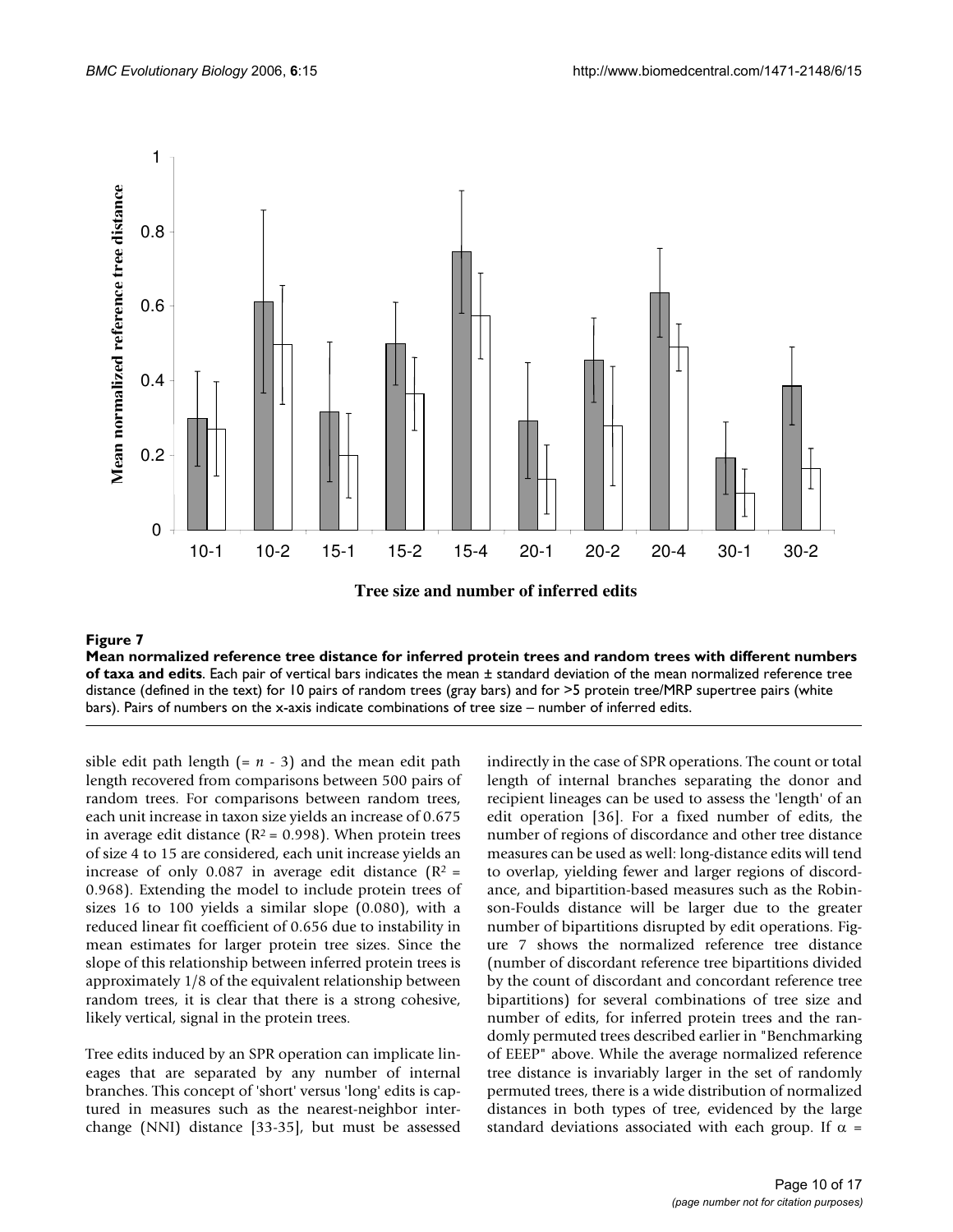

**Trails of destruction for two pairs of six-taxon trees**. Two pairs of reference and test trees are shown: in both cases, the test tree is the consequence of two edit operations on the corresponding reference tree. The edits are indicated with boldface arrows, with the arrowhead pointing to the recipient lineage. The trails of destruction are composed of the edges in each reference or test tree which imply bipartitionings of taxa that are incompatible with the other tree. These incompatible edges are drawn with dashed lines in the figure, and the endpoints indicated with filled circles. In Figure 8a, there are four endpoints on the trail of destruction, thus identifying the minimum number of edit operations as 2. The trail in Figure 8b has only two endpoints, so in this case the minimal edit distance of 1 suggested by the endpoints is not the correct number of edits.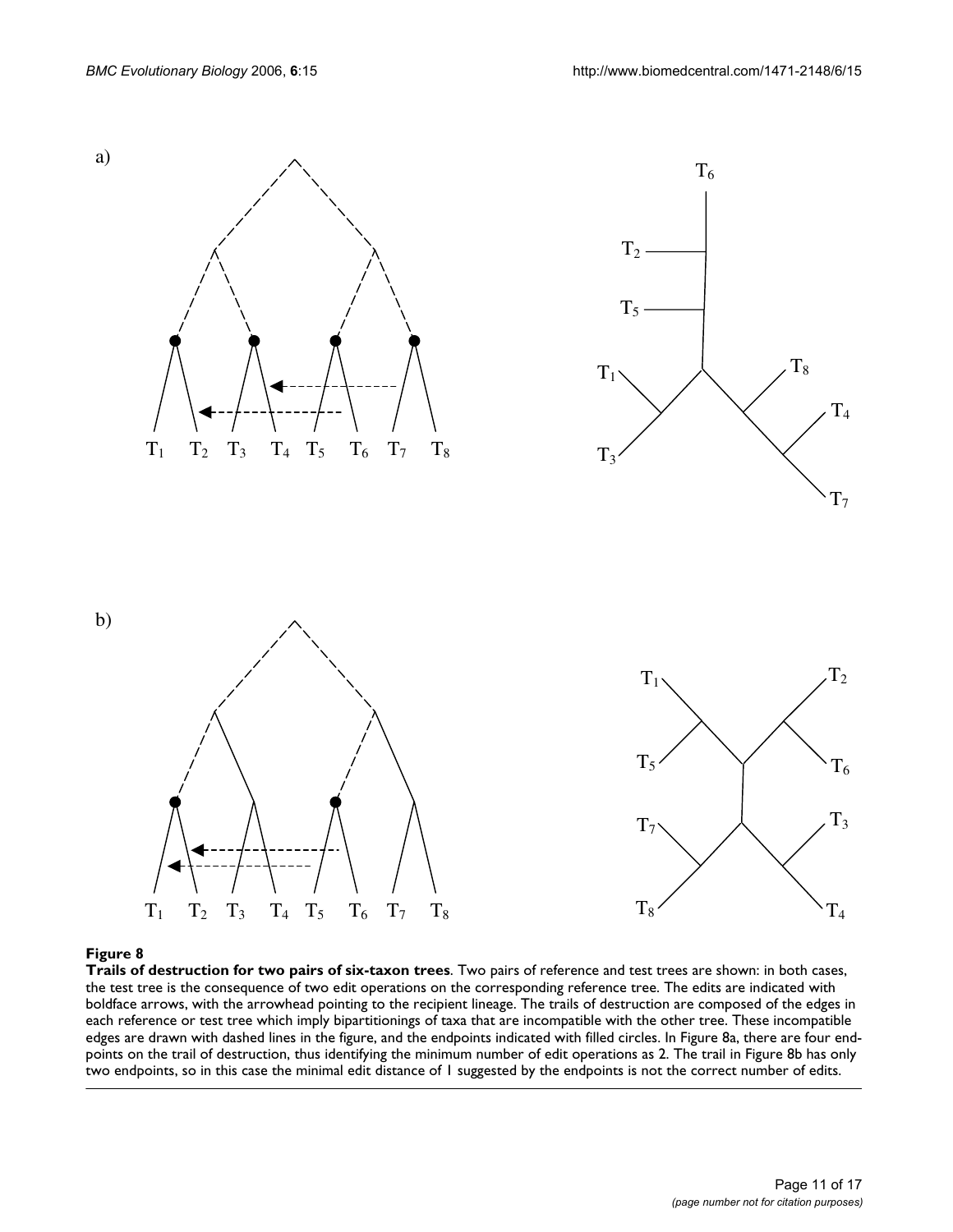0.05 is used as the cutoff for statistical significance, and divided by ten to yield a Bonneferroni-corrected threshold of 0.005, then in only three out of ten classes (15 taxa / 2 edits, 20 taxa  $/$  2 edits, and 30 taxa  $/$  2 edits) is the difference between experimental and random trees statistically significant. Thus, edits inferred from protein trees tend to be 'shorter' on average than randomly induced edits, but there is considerable overlap between the distributions of the two sets. There is a similar tendency of random edits to associate into fewer regions of discordance. When trees with  $> 1$  edit (and therefore potentially  $> 1$  region of discordance) were considered, in all cases a majority of trees contained only a single discordant region. However, a larger minority of protein trees contained multiple regions of discordance (typically 30–50%) than did the randomly permuted trees (typically 10–20%). This observation is consistent with the ability of EEEP to recover edit path solutions for very large protein trees with > 10 edits, due to partitioning of the tree into multiple regions of discordance, while randomly permuted trees of a similar size often could not be resolved.

While inferred protein trees showed a high degree of similarity (characterized by low edit distance) to a reference supertree, the number of internal edges spanned by inferred edit operations was only marginally shorter than those generated under a random model. While statistical and biological hypotheses tend to predict 'local' topological rearrangements (characterized by low NNI distance), in our data set we frequently inferred LGT events between prokaryotic phyla and between the bacterial and archaeal domains. The dissimilarity between orthologous sequences from different phyla precludes homologous recombination, which requires a high degree of sequence similarity, so these transfers require illegitimate recombination to integrate the donor DNA into the recipient genome [37-40]. The existence of these transfers is supported by phylogenetic profile analysis, which shows a patchy distribution for many sets of genes that cannot be explained through loss alone.

# *Relationship between discordant bipartitions and edit distance*

When an SPR operation is performed on a reference tree, the internal edges in the original tree that connect the donor and recipient taxa will be incompatible with edges in the derived tree, since the bipartitions of taxa implied by these edges are not found in the new tree. This chain of internal edges defines a 'trail of destruction' that can be used to set minimum bounds on the number of edit operations needed to reconcile the two trees (described in detail in Methods). For each protein tree that could be reconciled with the reference tree by EEEP, we compared the minimum edit distance recovered by EEEP with the total number of endpoints associated with the trails of destruction in each protein tree. For the 3714 protein trees with an edit distance of 1 relative to the supertree, the result is trivial: a single edit operation on a reference tree induces a trail of destruction containing exactly two endpoints, with the donor and recipient lineages at opposite ends of the chain. Each of these trees must therefore contain a single linear trail. Each subsequent edit operation can increase the number of endpoints by 0, 1, or 2 with respect to the original reference tree, so among protein trees with an edit distance  $D \geq 2$ , the number of endpoints is bounded by 2 and 2*D*. If 2*D* or 2*D* - 1 endpoints are observed in comparing a reference with a test tree, then *D* is guaranteed to be the minimal edit distance. Of the 2062 protein trees with  $D \ge 2$ , 873 (42.3%) could be confirmed as minimal edit paths with this approach. Two simple examples of trails of destruction from overlapping edit operations are shown in Figure 8: an example where the number of endpoints is equal to 2*D* (Figure 8a), and a case where the endpoint count is equal only to *D* (Figure 8b).

# **Conclusion**

All three algorithms tested here on random trees were limited to some extent by computational resources: the amount of RAM was typically limiting for EEEP, and running time for HorizStory. LatTrans is extremely fast and efficient relative to the other algorithms, but its requirement of strictly bifurcating, rooted trees makes it an inappropriate choice for phylogenomic analyses. The most straightforward approach to increasing the range of problems that can be resolved with EEEP is through the use of faster computers with more memory, and parallelization. However, the 'trails of destruction' give interesting clues about the nature and number of SPR operations that are required, and should be considered as a possible source of new ways to refine the search for most-parsimonious edit paths.

We have used EEEP to reconcile a reference supertree comprising 144 organisms with 19 672 microbial protein trees as part of a large phylogenetic study [9]. Not surprisingly, for these data the inferred protein trees were far more similar to each other and to the reference supertree than were randomly generated pairs of reference and test trees. This similarity reflects cohesive signal in the inferred protein trees that is congruent with the organismal history, e.g. 'vertical' inheritance from parent to offspring. Since vertical signal dominates in this data set, there is no evidence that LGT has destroyed the organismal signature that should be evident in sequence phylogenies. As statistical tests and corrections for violations of basic phylogenetic assumptions improve [28,41-44], and as hypotheses about the 'transferability' of different types of gene are refined [2,7,9,45], the underlying organismal history ini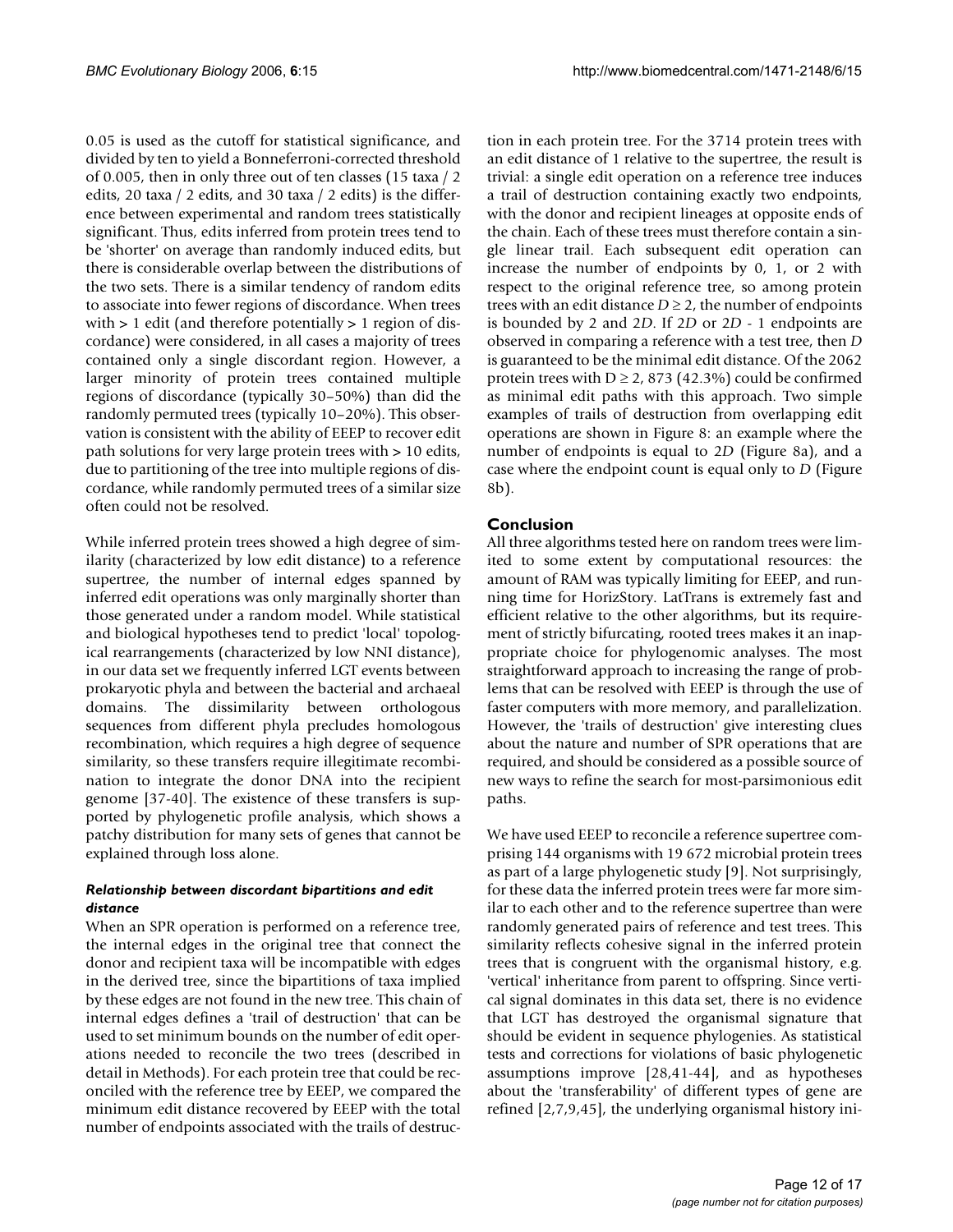tially suggested by 16S rRNA analysis and refined using other data sets should solidify.

#### *Final words – interpreting edit paths*

A final challenge in the inference of edit paths is the interpretation of multiple, equally parsimonious edit paths. The most frequent examples of multiple edit paths involve simple permutations of the same set of edits, which imply that there is no time constraint on the order in which those edits can occur. Also common are symmetrical exchanges, where a gene transfer event involving two taxa yields the same effect on tree topology regardless of which taxon is the donor and which the recipient. In these cases, information about the *partners* obligately involved in the exchange may be clear, and interpretable in light of hypotheses about preferential gene sharing between organisms, but the *direction* of transfer cannot be deduced solely from the tree topology. Finally, a given comparison of trees can produce multiple edit paths that suggest partially overlapping or non-overlapping sets of transfer partners. These cases typically identify a small set of possible exchange partners, but fail to uniquely identify each pair of taxa participating in a transfer. Analysis of large sets of obligate and possible transfers can reveal trends that correspond to 'highways' of gene sharing [9], but conclusions about the sharing history of individual genes may be unclear.

Can other information be used to uniquely identify the donor and recipient implicated in an LGT event? While EEEP, HorizStory and LatTrans consider only the branching order of phylogenetic trees, other features of the trees and the underlying sequences can potentially convey useful information as well. If genome-to-genome 'distances' are implied either in the reference tree or through some other method, then sequence-to-sequence distances that are much shorter than expected may identify the partners in a recent genetic transfer event. This type of assessment relies on the assumption that sequences have evolved in a clock-like fashion, which may be frequently violated if transferred sequences evolve more rapidly in the recipient genome due to amelioration pressures or functional duplication [46]. The topological analysis performed by EEEP may also be complemented by the use of surrogate methods which consider the deviation of residue composition within a gene from that of the 'background' genome sequence [45-47]. Most of these methods can be applied to a single genome, so the detection of recently acquired sequences is not dependent on having a relative of the donor sampled as well. However, since these methods typically rely on genomic sequence bias to generate a null distribution, they are particularly sensitive to amelioration [46] and the overlap among the predictions of different methods is quite poor [48]. Given the evidence that different surrogate methods may detect different types of LGT events, or events of different ages [49], the best strategy is to carefully consider the results of several different approaches.

# **Methods**

# *Tree features*

We require a method to compare a rooted binary reference tree and an unrooted multifurcating test tree to test when they are topologically congruent. The approach taken by EEEP is to consider the *bipartitions* induced by the edges of reference and test trees. The key to topological comparisons is the subdivision of reference tree bipartitions into those that are concordant and discordant with respect to the test tree. A reference tree bipartition splits the set of taxa T into two sets A =  ${A_1, A_2, ..., A_m}$ , and B =  ${B_1, B_2, ...}$ ..., Bn}. This bipartition is *concordant* if a bipartition exists within the test tree which implies the exact same split of taxa, with the exception of those taxa that are not present in the test tree. The reference bipartition is *discordant* if both sets of taxa implied by one or more test tree bipartitions contain representatives of set A and set B. A reference tree bipartition may be neither concordant nor discordant if the test tree contains multifurcating nodes, and none of the supported test tree bipartitions satisfy the criteria for concordance or discordance. The goal of EEEP is to reconcile a reference tree with a test tree by performing SPR operations on the reference tree until no discordant bipartitions remain, and it is completely consistent with the test tree.

An LGT event is the donation of genetic material from a donor lineage in the tree to a recipient lineage, and is represented in our diagrams with an arrow connecting the two lineages that participate in the transfer operation. The consequent SPR operation merges the recipient and donor lineages, which subdivides the donor edge ( $E_4$  in Figure 1) into a descendent edge which implies the same bipartitioning as the donor, and an ancestral edge that is the parent of the new merged donor-recipient clade  $(E_{(3+4)}$  in Figure 1). The parent edge of the old recipient ( $E_0$  in Figure 1) is lost. Every other bipartition corresponding to an edge that is ancestral exclusively to either the donor or the recipient is modified, as the recipient clade is exchanged between the two bipartitions implied by these edges. The bipartitions induced by the donor and recipient edges, and any of their descendants, are not affected by the SPR event, nor are any edges ancestral to the common ancestor of the donor and the recipient edges. A special case of the SPR event occurs when the donor and recipient taxa are already sisters. While LGT is likely to be most common between closely related genomes due to the propensity of similar DNA sequences toward homologous recombination, such events have no impact on the resulting phylogenetic tree and as such cannot be detected using topological comparisons. Since they are unproductive,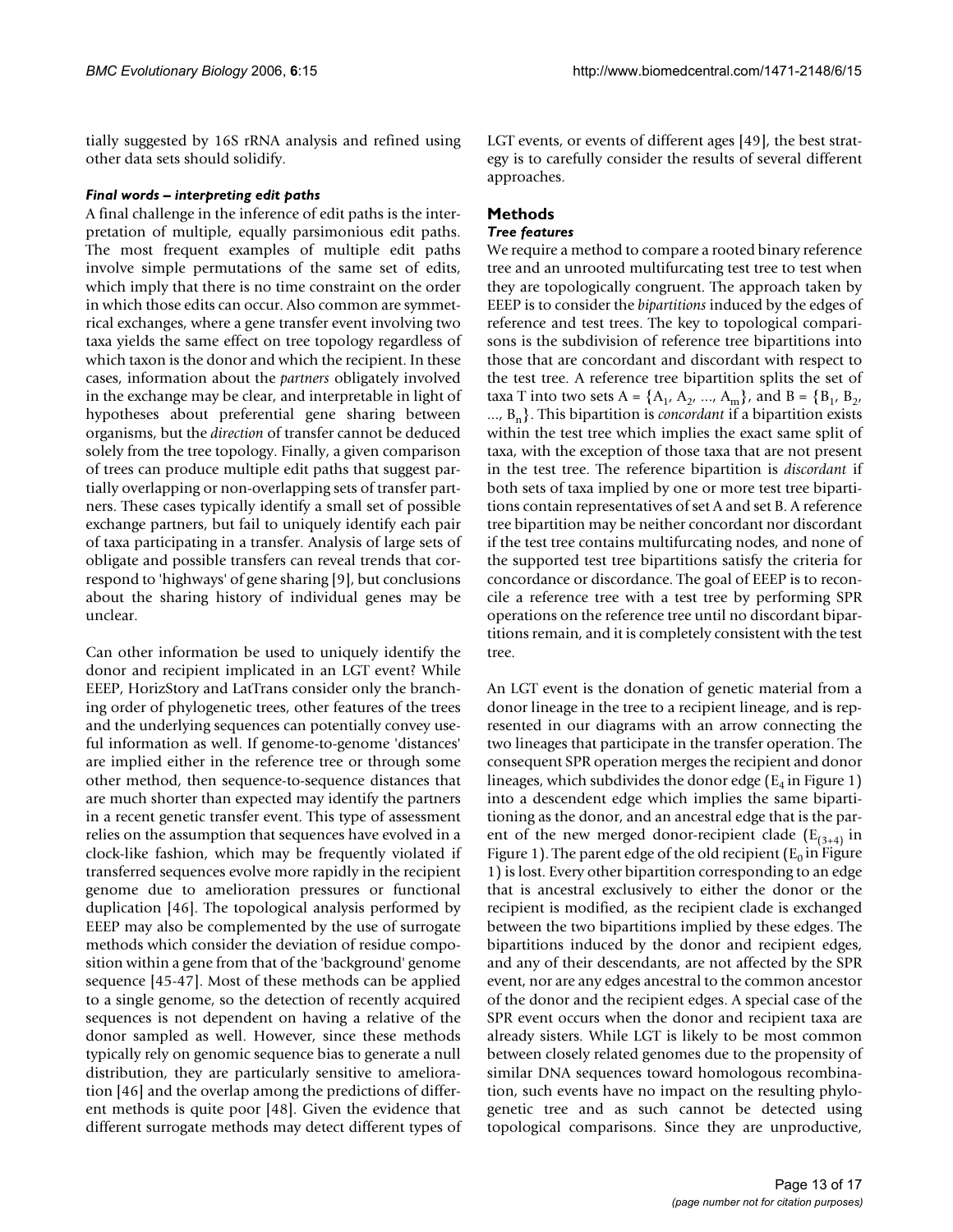SPR operations between sister taxa are prohibited by EEEP.

A consequence of comparing many test trees to a single organismal reference is that many or all of the test trees may contain only a subset of the taxa that are covered by the reference tree. In such cases, the reference tree must be projected by removing taxa that are not represented in the test tree, and consolidating the edges that confer the same information as a result. For instance, if a test tree containing only taxa  $T_1$  -  $T_6$  was compared to the reference tree shown in Figure 1a, then removal of  $T_7$  from the reference tree would eliminate edge  $E_{11}$ , and edges  $E_5$  and  $E_{10}$  would describe the same bipartitioning of taxa. In such a case,  $E_5$ and  $E_{10}$  would be collapsed into an equivalence class, since operations involving one of these edges would yield the exact same tree topology as operations involving the other.

Another important feature of trees induced by one or more LGT events is the set of discordant bipartitions. Suppose we have a reference tree and a test tree on the same set of leaves for which there have been no lateral transfer events. In this case the reference tree and the test tree will be identical. Now suppose there is a reference tree as in Figure 1 and that a single gene transfer event has occurred between two edges. The edges in the original reference tree that are inconsistent with the resulting gene tree are exactly those on the unique path between the edges involved in the transfer. Similarly, the discordant edges in the test tree are those on the path between the donor and recipient points. Hence an LGT event leaves a 'trail of destruction' of discordant edges in the reference and test trees.

If we were given any reference tree and a test tree for which the discordant edges in the reference tree formed a single chain it would be evident that at least one transfer event would be required to reconcile the differences between the trees, and if it were indeed a single transfer event then it must have occurred from and to the ends of the chain. More generally the sub-graph on discordant edges of the reference tree can yield information on the minimum number of transfers required to reconcile the reference and test trees. If the discordant edge subgraph forms a single component, then it follows immediately that the number of transfers required is at least the number of degree 1 nodes (leaves) of the discordant subgraph divided by 2. This is illustrated in Figure 8, where the discordant edges are drawn with dashed lines. There are 4 degree 1 nodes in Figure 8a and 2 such nodes in Figure 8b, hence the minimum number of LGT events is  $4/2 = 2$  in the first case and  $2/2 = 1$  in the second. Most generally, if the discordant edge subgraph has multiple components, under the assumption that transfer events have not occurred *between* components, then the minimum number of transfer events is again at least the number of degree 1 nodes of the discordant subgraph divided by 2. The EEEP distribution contains software that will draw a reference/test tree pair, and indicate which edges in each are discordant, to highlight these 'trails of destruction'.

#### *Constraints on SPR operations*

The length of all possible most-parsimonious edit paths between any pair of strictly bifurcating trees covering *n* taxa is between zero and (*n* - 3) [20]. While the scaling of the longest possible most-parsimonious edit path is linear with the number of taxa, the number of possible mostparsimonious edit paths is proportional to the number of possible trees. A tree with *n* taxa contains *n* terminal edges and (*n* - 3) internal edges, with an additional edge induced if the tree is rooted: for instance, the tree in Figure 1a has a total edge count  $\varepsilon$  of  $(7 + 4 + 1) = 12$ . If no constraints are placed on the choice of donor and recipient edges, then a total of  $ε(ε -1)$  distinct SPR operations can be carried out on any given tree, reflecting the total number of donor/recipient pairs than can be chosen. In the case of the seven-taxon tree in Figure 1a, a total of  $(12 \times 11)^4$  = 303595776 edit paths of length 4 can be generated. Constraints on the set of proposed SPR operations must be used to resolve all but the most trivial problems in reasonable time. In EEEP, the edit path determination is carried out in a breadth-first fashion, where candidate SPR operations are performed on the current modified version(s) of the reference tree with an edit path of length *l* before any paths of length *l* + 1 are considered. In the absence of any knowledge of the total length of the most-parsimonious edit path(s), the breadth-first search is necessary to avoid performing more SPR operations than are necessary in any given edit path.

Two restrictions have a modest impact on the number of cases that must be considered. The first, mentioned above, is the prohibition of transfers between edges that are sisters in the original or modified reference tree, since such transfers yield no change in the tree topology when branch lengths are not considered. Secondly, in an edit path of length  $> 1$ , the same edge cannot act as recipient in multiple SPR operations, since the effect of the first such SPR event would be most parsimoniously explained by a single transfer event.

The number of tree and bipartition comparisons that needs to be considered can be considerably reduced by identifying and eliminating regions of the reference tree that will definitely not occur in the most-parsimonious edit path, and by partitioning the tree into regions of discordance which will not be bridged by SPR operations. After zero or more edits, each derived reference tree topology is compared to the test tree to determine whether any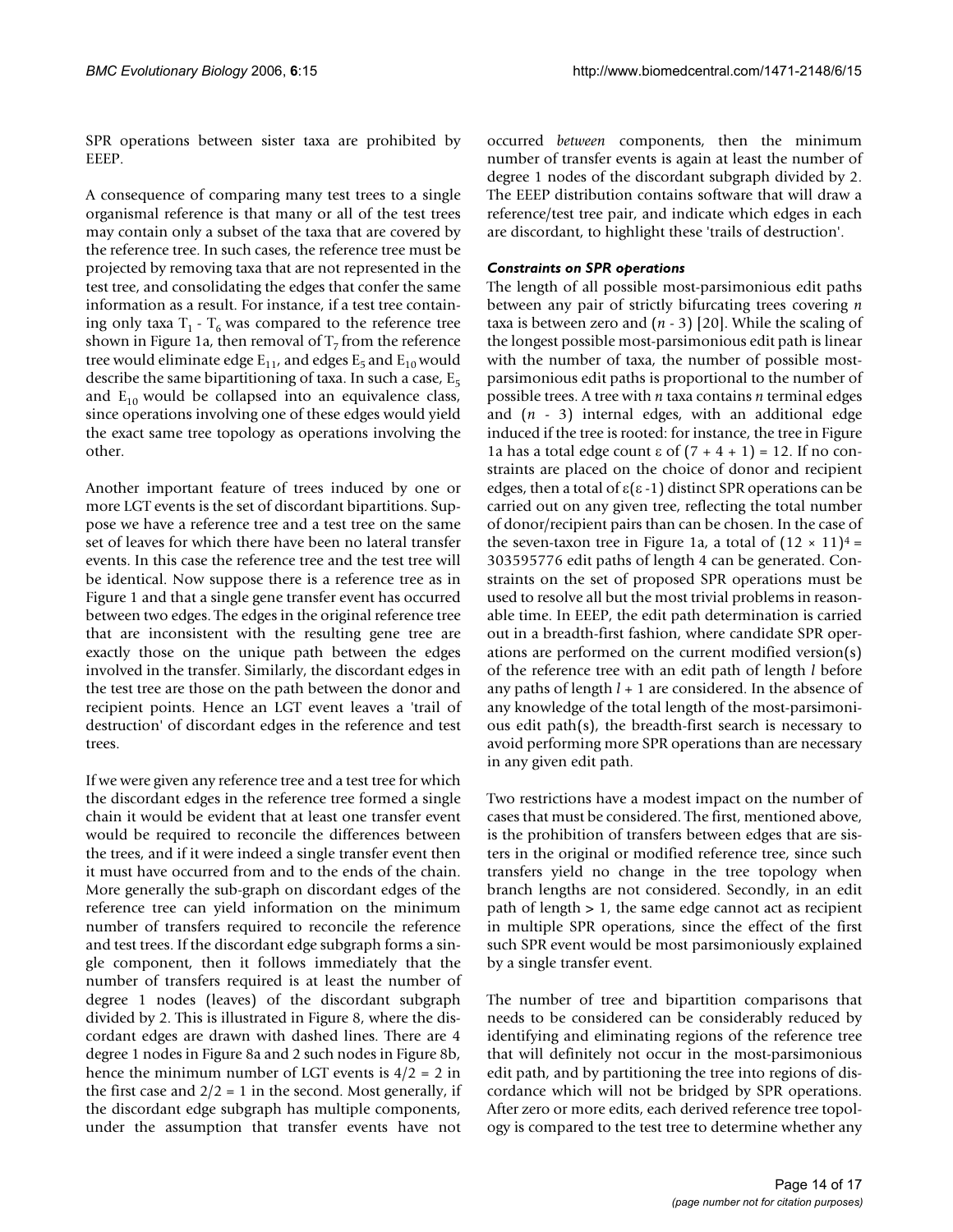

**Ratchets based on reference tree distance**. Comparison of a rooted reference tree (a) with an unrooted test tree (b) shows that five internal edges in the reference tree imply bipartitionings of taxa that are not consistent with the test tree (note that since they imply the exact same bipartition, the two edges connected to the root of the reference tree only contribute a single count), corresponding to a reference tree distance of 5. Two SPR operations that could be proposed by EEEP are indicated with dashed arrows: the resulting modified reference trees are indicated for arrow number 1 in panel (c), and for arrow number 2 in panel (d). These two trees have reference tree distances of 4 and 3 respectively from the test tree, and are therefore not treated equally if a ratchet is being used. Under a permissive ratchet, both edits would be accepted and used for subsequent SPR moves, because both yielded a decrease in the overall reference tree distance. However, under a strict ratchet, only the edit that yielded a reference tree distance of 3 would be accepted, because it yielded the largest decrease in reference tree distance.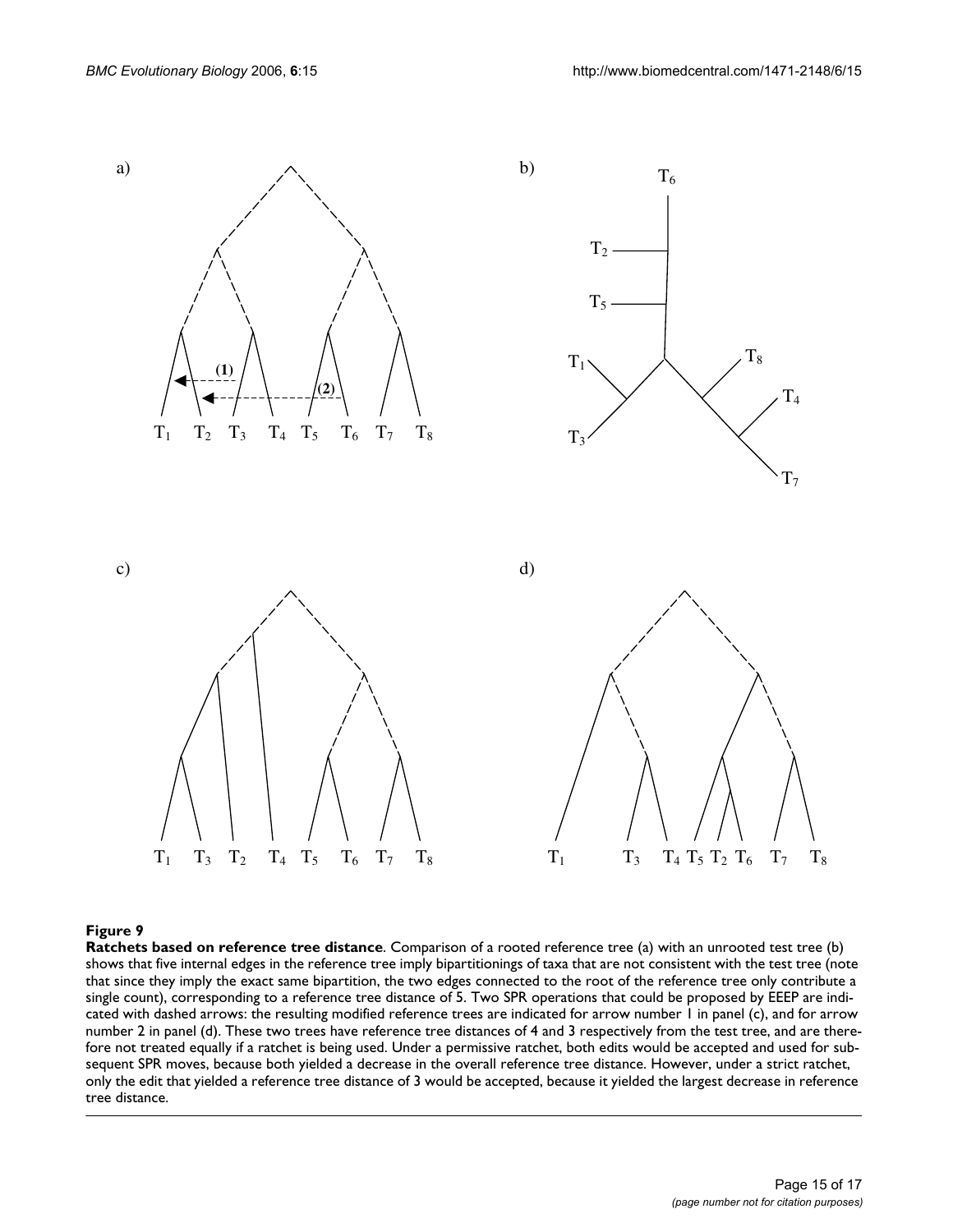concordant pendant edges are present. Allen and Steel [20] showed that for unrooted binary trees, any pendant subtrees that are completely concordant can be excluded from further SPR operations in searching for the SPR distance (though not necessarily the complete set of paths), and the same result holds for unrooted multifurcating trees. If such edges are observed, the entire set of bipartitions and taxa in the subtree are replaced with a single taxon representing the entire group, which reduces the number of comparisons that are necessary. In some cases, the reference tree can also be cut into two or more 'regions' if the discordant edges are interspersed with concordant ones. A given region will have either a concordant edge or the root of the tree as its last common ancestor, and concordant edges (which may be terminal and subtend only single taxa) as its descendants. By prohibiting SPR exchanges where the donor and recipient are from different regions of the tree, the number of edit operations that needs to be considered can be reduced dramatically. However, partitioning the tree in this manner yields a final edit path solution that may not be complete: some alternatives among the most-parsimonious set of edit paths for unusual trees may in fact implicate donor and recipient lineages from different regions of discordance.

The time constraints implied by a rooted tree can be used to constrain the set of legal donor/recipient pairs. If a given edge has been either the donor or recipient in an SPR operation (and thus implicitly participated in an LGT event), the ancestors of that edge are prevented from participating in subsequent SPR operations, since this order of events would imply that a transfer event between a pair of ancestors occurred *after* an exchange between their descendants. Similarly, donor/recipient pairs where one edge is an ancestor of the other are prohibited, since transfers must occur between contemporary genomes. However, this last restriction can be relaxed in EEEP, because an SPR event where the donor is an ancestor of the recipient could imply a contemporary donor or "phantom sister" [25] that is not represented in the reference or test trees, due either to limited sampling or extinction. Unlike the donor taxon, the recipient or one of its descendants *must* be present in the tree for the transfer event to be detected.

There are many ways to express the degree of difference between a pair of trees. Any of these measures (save the edit distance itself) can be used to assess whether a modified reference tree obtained after an edit operation is more or less similar to the test tree than the pre-modification tree. Two types of ratchet can be imposed: a weaker or 'permissive' constraint that prohibits edits which fail to yield increased similarity between the reference and test trees, and a 'strict' constraint that permits only the best (i.e., most-similar) trees from the current round to be considered in the next round of operations. None of these ratchets has yet been proven to yield an optimal and complete set of solutions (and many clearly do not), but in practice they usually yield a substantial increase in computational efficiency and a solution set that is identical to a ratchet-free run. Also, as mentioned previously, by counting terminal nodes in the discordant edge subgraphs, in many circumstances we can be sure of having found a shortest edit path. Two types of ratchet are currently implemented in EEEP: the *test tree bipartition distance* counts the number of bipartitions from the test tree that are discordant with the current reference tree, and the *reference tree bipartition distance* counts the number of bipartitions from the reference tree that are discordant with the current test tree. An example of the reference tree distance ratchet is shown in Figure 9. If a ratchet is used, then the time constraints above must be temporarily discarded, since the SPR operations that yield the best improvement in tree similarity may not necessarily occur earlier in the tree (closer to the root) than later operations. Under a time constraint and a ratchet, performing the best move first could preclude subsequent moves closer to the root that yield lesser (but still necessary) improvements. Consequently edit path determination is carried out without the time constraint, but any edit paths obtained at the end are permuted to determine whether a solution does exist that is legal in time.

# **Authors' contributions**

Both authors contributed to the development, benchmarking, and application of this algorithm to empirical data, and to the writing of the manuscript.

# **Availability and requirements**

EEEP is released under the GNU General Public License. It has been tested on 32-bit Windows, RedHat Linux and AIX operating systems. Source code and compiled binaries are available from <http://bioinformatics.org.au/eeep>.

# **Acknowledgements**

We are grateful to Mark Ragan, Timothy Harlow and Michael Höhl for helpful discussions. RGB was supported by an operating grant from the Australian Research Council, and NH was partially supported through the Australian Research Council's award of a Federation Fellowship to Professor Kevin Burrage. Computing facilities were provided by the Australian Partnership in Advanced Computing and Queensland Parallel Supercomputing Foundation.

## **References**

- 1. Doolittle WF: **[Phylogenetic classification and the universal](http://www.ncbi.nlm.nih.gov/entrez/query.fcgi?cmd=Retrieve&db=PubMed&dopt=Abstract&list_uids=10381871) [tree.](http://www.ncbi.nlm.nih.gov/entrez/query.fcgi?cmd=Retrieve&db=PubMed&dopt=Abstract&list_uids=10381871)** *Science* 1999, **284:**2124-2129.
- 2. Woese CR, Olsen GJ, Ibba M, Soll D: **[Aminoacyl-tRNA syn](http://www.ncbi.nlm.nih.gov/entrez/query.fcgi?cmd=Retrieve&db=PubMed&dopt=Abstract&list_uids=10704480)[thetases, the genetic code, and the evolutionary process.](http://www.ncbi.nlm.nih.gov/entrez/query.fcgi?cmd=Retrieve&db=PubMed&dopt=Abstract&list_uids=10704480)** *Microbiol Mol Biol Rev* 2000, **64:**202-236.
- 3. Kurland CG: **[Something for everyone. Horizontal gene trans](http://www.ncbi.nlm.nih.gov/entrez/query.fcgi?cmd=Retrieve&db=PubMed&dopt=Abstract&list_uids=11265763)[fer in evolution.](http://www.ncbi.nlm.nih.gov/entrez/query.fcgi?cmd=Retrieve&db=PubMed&dopt=Abstract&list_uids=11265763)** *EMBO Rep* 2000, **1:**92-95.
- 4. Gogarten JP, Doolittle WF, Lawrence JG: **[Prokaryotic evolution in](http://www.ncbi.nlm.nih.gov/entrez/query.fcgi?cmd=Retrieve&db=PubMed&dopt=Abstract&list_uids=12446813) [light of gene transfer.](http://www.ncbi.nlm.nih.gov/entrez/query.fcgi?cmd=Retrieve&db=PubMed&dopt=Abstract&list_uids=12446813)** *Mol Biol Evol* 2002, **19:**2226-2238.